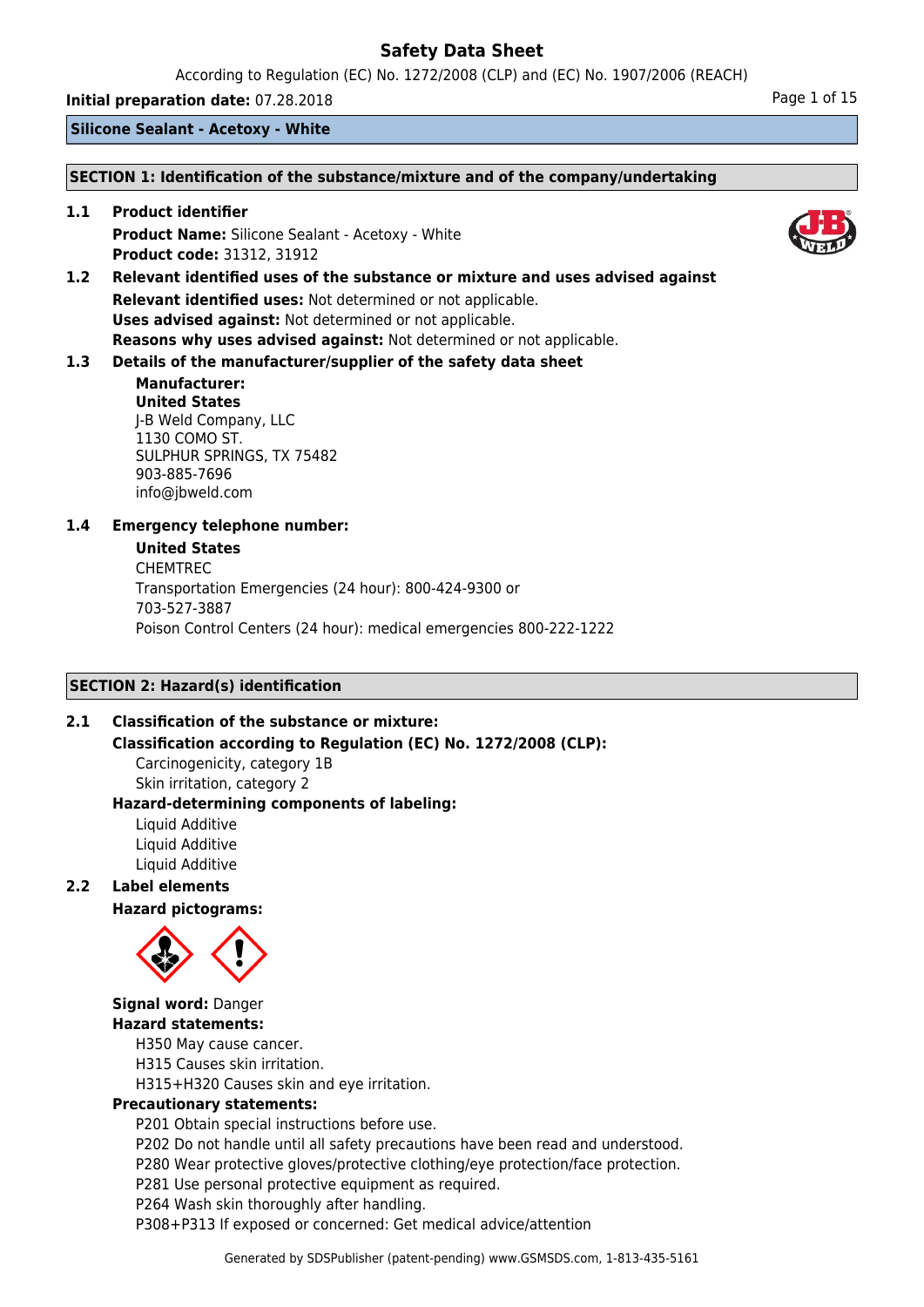According to Regulation (EC) No. 1272/2008 (CLP) and (EC) No. 1907/2006 (REACH)

# **Initial preparation date:** 07.28.2018 **Page 2 of 15**

#### **Silicone Sealant - Acetoxy - White**

P321 Specific treatment (see supplemental first aid instructions on this label).

P362 Take off contaminated clothing and wash before reuse

P302+P352 IF ON SKIN: Wash with plenty of soap and water.

P332+P313 If skin irritation occurs: Get medical advice/attention

P362+P364 Take off contaminated clothing and wash it before reuse.

P405 Store locked up.

P501 Dispose of contents/container in accordance with local regulation.

# **2.3 Other hazards:** None known

# **SECTION 3: Composition/information on ingredients**

**3.1 Substance:** Not applicable.

# **3.2 Mixture:**

| <b>Identification</b>                                | <b>Name</b>       | <b>Classification according to</b><br><b>Regulation (EC) No. 1272/2008</b><br>(CLP) | Weight % |
|------------------------------------------------------|-------------------|-------------------------------------------------------------------------------------|----------|
| CAS number:<br>13463-67-7<br>EC number:<br>236-675-5 | Powder            | Not classified                                                                      | < 5      |
| CAS number:<br>7631-86-9<br>EC number:<br>231-545-4  | Powder Additive   | Not classified                                                                      | < 5      |
| CAS number:<br>1317-65-3<br>EC number:<br>215-279-6  | Powder            | Not classified                                                                      | $35$     |
| CAS number:<br>70131-67-8                            | Resin             | Not classified                                                                      | $90$     |
| CAS number:<br>63148-62-9<br>EC number:<br>613-156-5 | Liquid Additive   | Not classified                                                                      | <10      |
| CAS number:<br>64742-46-7<br>EC number:<br>265-148-2 | Liquid Additive   | Carc. 1B; H350                                                                      | < 10     |
| CAS number:<br>4253-34-3<br>EC number:<br>224-221-9  | Liquid Additive   | Not classified                                                                      | $2$      |
| CAS number:<br>17689-77-9<br>EC number:<br>241-677-4 | Liquid Additive   | Not classified                                                                      | $2$      |
| CAS number:<br>1332-37-2<br>EC number:<br>215-570-8  | Pigment or Powder | Not classified                                                                      | < 5      |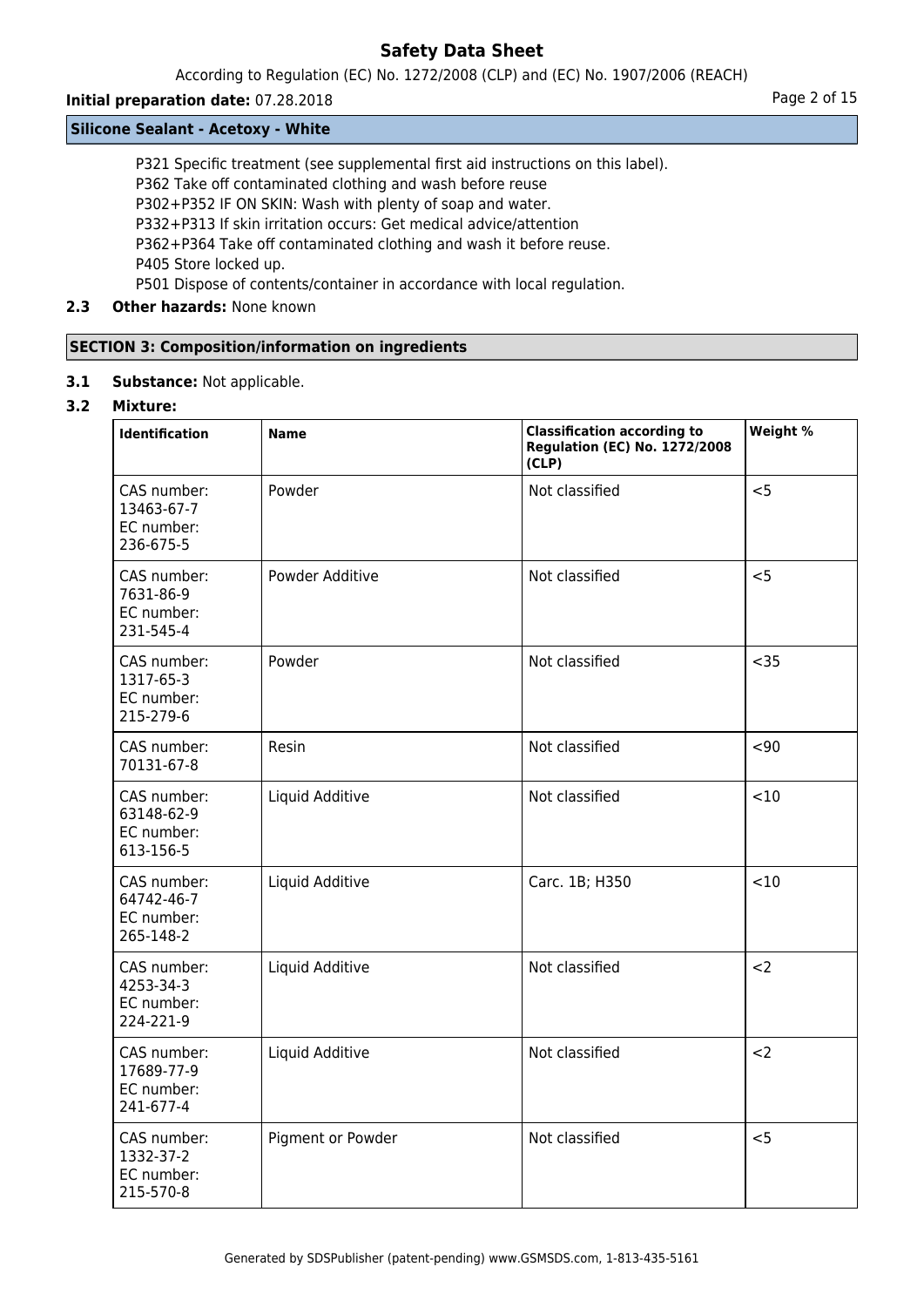According to Regulation (EC) No. 1272/2008 (CLP) and (EC) No. 1907/2006 (REACH)

# **Initial preparation date:** 07.28.2018 **Page 3 of 15** and the page 3 of 15 **Silicone Sealant - Acetoxy - White**

| CAS number:<br>147-14-8<br>EC number:<br>205-685-1 | Pigment or Powder | Not classified |  |
|----------------------------------------------------|-------------------|----------------|--|

#### **Additional information:**

Although this product contains Titanium Dioxide, the Titanium Dioxide is bound and the particles are not of respirable size.

Carbon black is classified as a carcinogen only in its respirable form. Since the carbon black in this product is not respirable, the product itself is not classified as a carcinogen in the form presented.

# **Full Text of H and EUH statements:** See section 16

**SECTION 4: First aid measures**

# **4.1 Description of first aid measures**

#### **General notes:**

Not determined or not available.

#### **Following inhalation:**

Loosen clothing as necessary and position individual in a comfortable position Maintain an unobstructed airway

Get medical advice/attention if you feel unwell

#### **Following skin contact:**

Rinse affected area with soap and water

If symptoms develop or persist, seek medical attention

Take off all contaminated clothing

Gently blot or brush away excess product

Wash with plenty of lukewarm, gently flowing water

Get medical advice if skin irritation occurs or you feel unwell

# **Following eye contact:**

Rinse/flush exposed eye(s) gently using water for 15-20 minutes If symptoms develop or persist, seek medical attention

# **Following ingestion:**

Rinse mouth thoroughly

Seek medical attention if irritation, discomfort, or vomiting persists

# **4.2 Most important symptoms and effects, both acute and delayed**

# **Acute symptoms and effects:**

Not determined or not available.

# **Delayed symptoms and effects:**

Not determined or not available.

# **4.3 Indication of any immediate medical attention and special treatment needed**

# **Specific treatment:**

Not determined or not available.

#### **Notes for the doctor:**

Not determined or not available

#### **SECTION 5: Firefighting measures**

# **5.1 Extinguishing media**

# **Suitable extinguishing media:**

Use appropriate fire suppression agents for adjacent combustible materials or sources of ignition.

# **Unsuitable extinguishing media:**

Not determined or not applicable.

# **5.2 Special hazards arising from the substance or mixture:**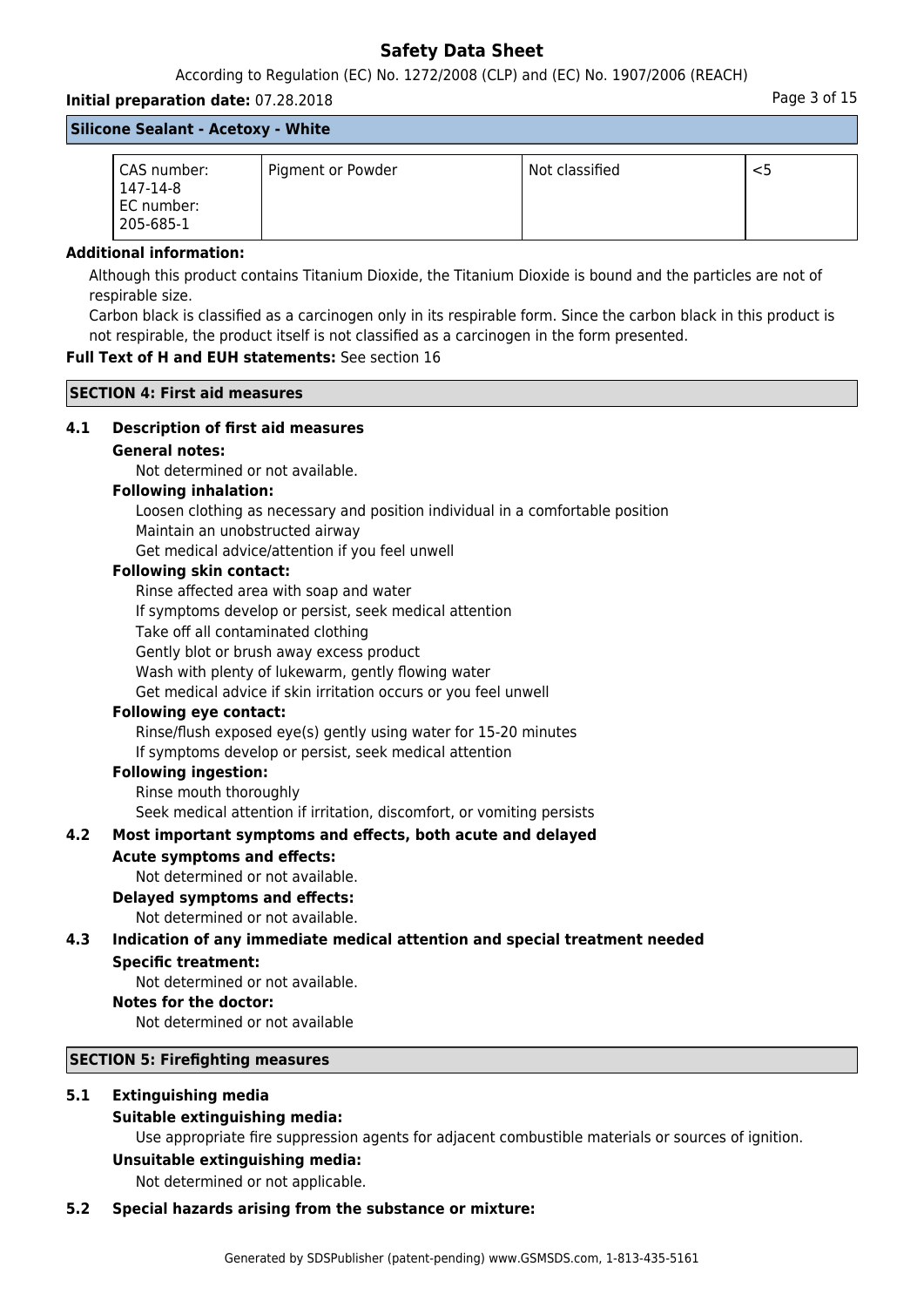According to Regulation (EC) No. 1272/2008 (CLP) and (EC) No. 1907/2006 (REACH)

# **Initial preparation date:** 07.28.2018 **Page 4 of 15**

#### **Silicone Sealant - Acetoxy - White**

Thermal decomposition can lead to release of irritating gases and vapors.

# **5.3 Advice for firefighters**

#### **Personal protection equipment:**

Use typical firefighting equipment, self-contained breathing apparatus, special tightly sealed suit.

#### **Special precautions:**

Not determined or not applicable.

#### **SECTION 6: Accidental release measures**

#### **6.1 Personal precautions, protective equipment and emergency procedures:**

Ensure adequate ventilation. Ensure air handling systems are operational. Wear protective eye wear, gloves and clothing.

### **6.2 Environmental precautions:**

Should not be released into the environment. Prevent from reaching drains, sewer or waterway.

# **6.3 Methods and material for containment and cleaning up:**

Wear protective eye wear, gloves and clothing. Absorb with non-combustible liquid-binding material (sand, diatomaceus earth (clay), acid binders, universal binders). Dispose of contents / container in accordance with local regulations.

#### **6.4 Reference to other sections:**

Not determined or not applicable.

#### **SECTION 7: Handling and storage**

# **7.1 Precautions for safe handling:**

Use only with adequate ventilation. Avoid breathing mist or vapor. Do not eat, drink, smoke or use personal products when handling chemical substances.

# **7.2 Conditions for safe storage, including any incompatibilities:**

Keep container tightly sealed. Protect from freezing and physical damage.

Store in a cool, well-ventilated area.

# **7.3 Specific end use(s):**

Not determined or not applicable.

# **SECTION 8: Exposure controls/personal protection**







# **8.1 Control parameters**

Only those substances with limit values have been included below.

#### **Occupational Exposure limit values:**

| Country (Legal Basis) | Substance       | l Identifier | Permissible concentration                                   |
|-----------------------|-----------------|--------------|-------------------------------------------------------------|
| l Romania             | Liquid Additive |              | $\frac{163148-62-9}{8}$   8-Hour TWA: 200 mg/m <sup>3</sup> |
|                       | Liquid Additive |              | $163148-62-9$   15-minute STEL: 300 mg/m <sup>3</sup>       |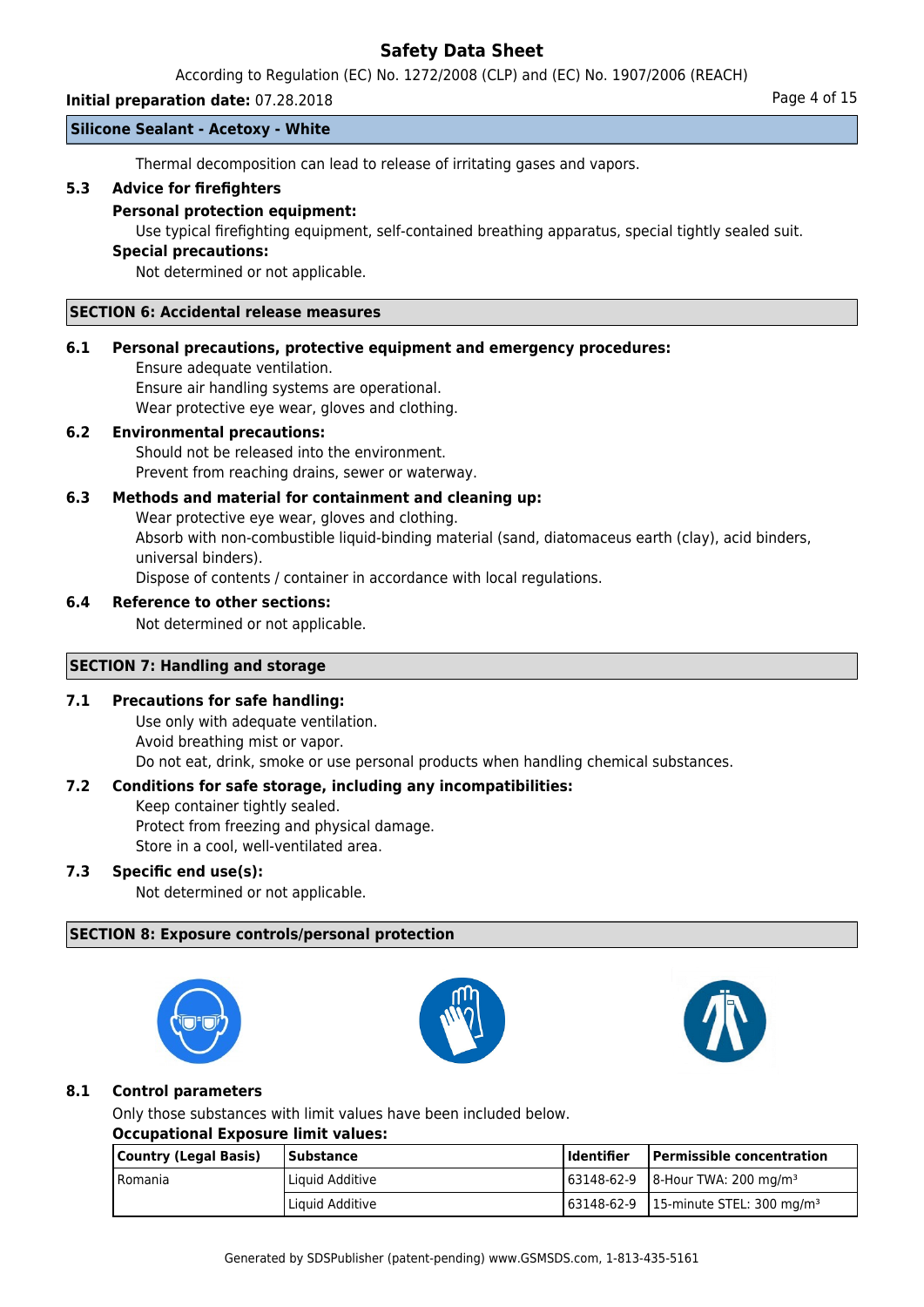# According to Regulation (EC) No. 1272/2008 (CLP) and (EC) No. 1907/2006 (REACH)

# **Initial preparation date:** 07.28.2018 **Page 1 and 2018** Page 5 of 15

| <b>Country (Legal Basis)</b> | <b>Substance</b>  | <b>Identifier</b> | <b>Permissible concentration</b>                                                                                                                                 |
|------------------------------|-------------------|-------------------|------------------------------------------------------------------------------------------------------------------------------------------------------------------|
|                              | Powder            | 1317-65-3         | TWA 8-hr: 10 mg/m <sup>3</sup>                                                                                                                                   |
|                              | Powder            | 13463-67-7        | OEL: TWA 10.0 mg/m <sup>3</sup> 8-hr                                                                                                                             |
|                              | Powder            | 13463-67-7        | OEL: STEL 15 mg/m <sup>3</sup> 15-min                                                                                                                            |
|                              | Liquid Additive   | 64742-46-7        | 8-hour TWA: 5 mg/m <sup>3</sup> (Mineral<br>oils)                                                                                                                |
|                              | Liquid Additive   | 64742-46-7        | 15-minute STEL: 10 mg/m <sup>3</sup><br>(Mineral oils)                                                                                                           |
|                              | Liquid Additive   | 64742-46-7        | 8-hour TWA: 100 mg/m <sup>3</sup> [Solvent<br>naphtha (coal tar)]                                                                                                |
|                              | Liquid Additive   | 64742-46-7        | 15-minute STEL: 200 mg/m <sup>3</sup><br>[Solvent naphtha (coal tar)]                                                                                            |
| <b>Bulgaria</b>              | Liquid Additive   | 64742-46-7        | TWA: 5.0 mg/m <sup>3</sup> (Oil - mineral,<br>petroleum)                                                                                                         |
|                              | Powder            | 1317-65-3         | TWA: 10 mg/m <sup>3</sup>                                                                                                                                        |
|                              | Powder Additive   | 7631-86-9         | TWA: 0.07 mg/m <sup>3</sup> (Free silicon<br>dioxide, amorphous, synthetic<br>from condensation and<br>electrothermal processes,<br>respirable fraction)         |
|                              | Powder            | 13463-67-7        | OEL: TWA 10.0 mg/m <sup>3</sup><br>(Respirable dust)                                                                                                             |
|                              | Powder Additive   | 7631-86-9         | TWA: 4 mg/m <sup>3</sup> ( Free silicon<br>dioxide, amorphous and<br>crystalline, from natural<br>sedimentation (opal, chalcedony,<br>etc.), inhalable fraction) |
|                              | Powder Additive   | 7631-86-9         | TWA: 10 mg/m <sup>3</sup> (Free silicon<br>dioxide, amorphous, synthetic<br>from condensation and<br>electrothermal processes,<br>inhalable fraction)            |
|                              | Powder Additive   | 7631-86-9         | TWA: 1 mg/m <sup>3</sup> (Free silicon<br>dioxide, amorphous and<br>crystalline, from natural<br>sedimentation (opal, chalcedony,<br>etc.), respirable fraction) |
| Czech Republic               | Liquid Additive   | 64742-46-7        | 8-hour TWA: 5 mg/m <sup>3</sup> (Mineral<br>oils, aerosol)                                                                                                       |
|                              | Liquid Additive   | 64742-46-7        | Ceiling limit (NPK-P): 10 mg/m <sup>3</sup><br>(Mineral oils, aerosol)                                                                                           |
|                              | Powder            | 1317-65-3         | TWA 8-hr: 10 mg/m <sup>3</sup>                                                                                                                                   |
|                              | Powder Additive   | 7631-86-9         | 8-hour TWA: 4.0 mg/m <sup>3</sup> (dust)                                                                                                                         |
| Hungary                      | Pigment or Powder | 147-14-8          | 8-hour TWA (AK Value): 1 mg/m <sup>3</sup>                                                                                                                       |
|                              | Pigment or Powder | 147-14-8          | 60-minute STEL (CK Value): 4<br>mg/m <sup>3</sup>                                                                                                                |
|                              | Liquid Additive   | 64742-46-7        | Ceiling Limit (MK Value): 5<br>mg/m <sup>3</sup> [Oil smog (mineral oil)]                                                                                        |
|                              | Powder            | 1317-65-3         | ÁK Value TWA 8-hr: 221 mg/m <sup>3</sup> ;<br>CK Value STEL 60-min 442<br>mg/m <sup>3</sup>                                                                      |
| Latvia                       | Pigment or Powder | 147-14-8          | 8-hour TWA: 5 mg/m <sup>3</sup>                                                                                                                                  |
|                              | Liquid Additive   | 64742-46-7        | 8-hour TWA: 10 mg/m <sup>3</sup> (Naphtha)                                                                                                                       |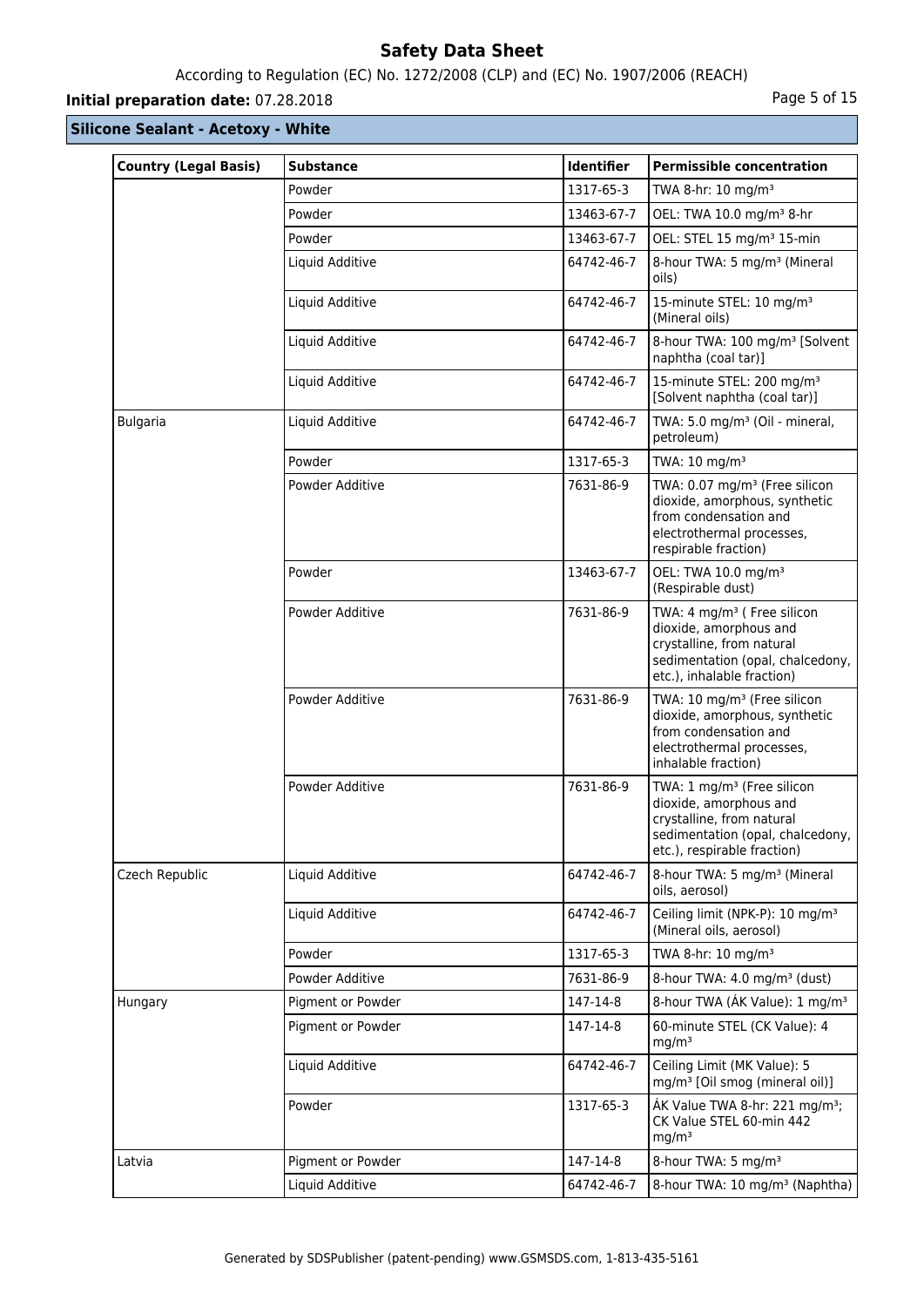# According to Regulation (EC) No. 1272/2008 (CLP) and (EC) No. 1907/2006 (REACH)

# **Initial preparation date:** 07.28.2018 **Page 6 of 15**

| <b>Country (Legal Basis)</b> | <b>Substance</b>  | <b>Identifier</b> | <b>Permissible concentration</b>                                                                                      |
|------------------------------|-------------------|-------------------|-----------------------------------------------------------------------------------------------------------------------|
|                              | Liquid Additive   | 64742-46-7        | 8-hour TWA: 100 mg/m <sup>3</sup><br>(Petroleum benzin)                                                               |
|                              | Powder            | 13463-67-7        | OEL: TWA 10.0 mg/m <sup>3</sup> 8-hr                                                                                  |
|                              | Powder Additive   | 7631-86-9         | 8-hour TWA: 1 mg/m <sup>3</sup>                                                                                       |
| Estonia                      | Liquid Additive   | 64742-46-7        | 8-hour TWA: 1 mg/m <sup>3</sup> [Oil<br>(naphtha) vapors]                                                             |
|                              | Powder            | 1317-65-3         | TWA 8-hr: 10 mg/m <sup>3</sup> ; 5 mg/m <sup>3</sup><br>(Fine dust)                                                   |
|                              | Powder            | 13463-67-7        | OEL: TWA 5 mg/m <sup>3</sup> 8-hr                                                                                     |
|                              | Powder Additive   | 7631-86-9         | 8-hour TWA: 2 mg/m <sup>3</sup> (fine dust)                                                                           |
| Lithuania                    | Pigment or Powder | 147-14-8          | 8-hour TWA: 5 mg/m <sup>3</sup>                                                                                       |
|                              | Liquid Additive   | 64742-46-7        | 8-hour TWA: 1 mg/m <sup>3</sup> (Oil mist,<br>including smoke)                                                        |
|                              | Liquid Additive   | 64742-46-7        | 15-minute STEL: 3 mg/m <sup>3</sup> (Oil<br>mist, including smoke)                                                    |
|                              | Liquid Additive   | 64742-46-7        | 8-hour TWA: 180 mg/m <sup>3</sup> (50<br>ppm) [Petrol ether (industrial) -<br>hexane based]                           |
|                              | Liquid Additive   | 64742-46-7        | 15-minute STEL: 250 mg/m <sup>3</sup> (75<br>ppm) [Petrol ether (industrial) -<br>hexane based]                       |
|                              | Powder            | 13463-67-7        | OEL: TWA 5 mg/m <sup>3</sup> 8-hr                                                                                     |
|                              | Liquid Additive   | 64742-46-7        | 8-hour TWA: 800 mg/m <sup>3</sup> (200<br>ppm) [Petrol ether (industrial) -<br>heptane based (< 5% n-hexane)]         |
|                              | Liquid Additive   | 64742-46-7        | 15-minute STEL: 1200 mg/m <sup>3</sup><br>(300 ppm) [Petrol ether<br>(industrial) - heptane based (<<br>5% n-hexane)] |
|                              | Liquid Additive   | 64742-46-7        | 8-hour TWA: 900 mg/m <sup>3</sup> (200<br>ppm) [Petrol ether (industrial) -<br>octane based]                          |
|                              | Liquid Additive   | 64742-46-7        | 15-minute STEL: 1400 mg/m <sup>3</sup><br>(300 ppm) [Petrol ether<br>(industrial) - octane based]                     |
| Slovenia                     | Pigment or Powder | 147-14-8          | 8-hour TWA: 1 mg/m <sup>3</sup>                                                                                       |
|                              | Pigment or Powder | 147-14-8          | STEL: 4 mg/m <sup>3</sup>                                                                                             |
|                              | Powder Additive   | 7631-86-9         | 8-hour TWA: 4 mg/m <sup>3</sup> (Silica,<br>inhalable fraction)                                                       |
| Croatia                      | Powder            | 1317-65-3         | TWA 8-hr: 10 mg/m <sup>3</sup> (Total dust);<br>4 mg/m <sup>3</sup> (Respirable dust)                                 |
|                              | Powder            | 13463-67-7        | OEL: TWA 10.0 mg/m <sup>3</sup> (Total<br>dust) 15-min                                                                |
|                              | Powder            | 13463-67-7        | OEL: TWA 4.0 mg/m <sup>3</sup> (Respirable<br>dust) 15-min                                                            |
|                              | Powder Additive   | 7631-86-9         | Maximum (8 hr) allowable<br>concentration: 6 mg/m <sup>3</sup> (Total<br>dust)                                        |
|                              | Powder Additive   | 7631-86-9         | Maximum (8 hr) allowable<br>concentration: 2.4 mg/m <sup>3</sup><br>(Respirable dust)                                 |
| Cyprus                       | Powder            | 13463-67-7        | OEL: TWA 10.0 mg/m <sup>3</sup> 8-hr                                                                                  |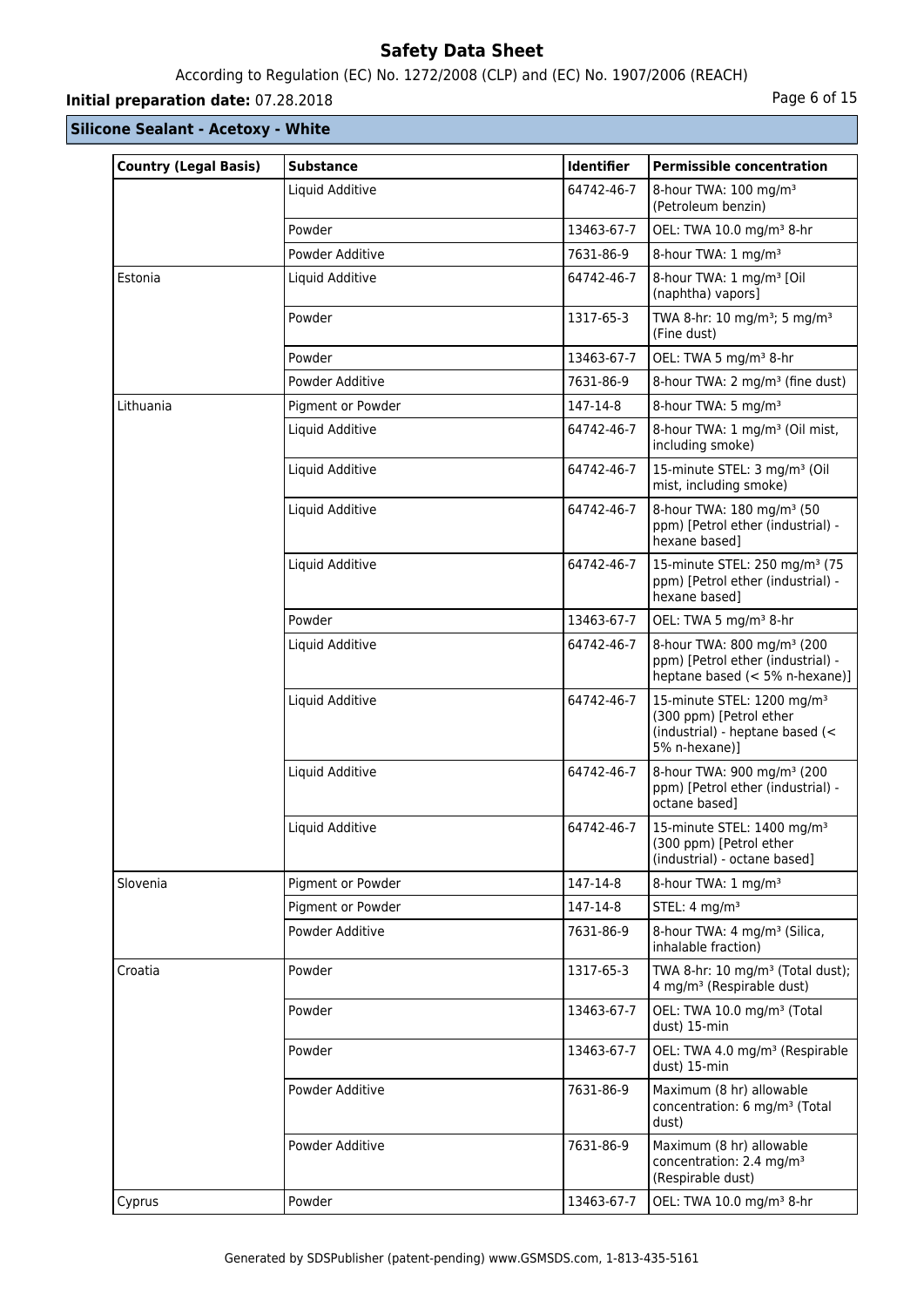# According to Regulation (EC) No. 1272/2008 (CLP) and (EC) No. 1907/2006 (REACH)

# **Initial preparation date:** 07.28.2018 **Page 7 of 15**

| <b>Country (Legal Basis)</b> | <b>Substance</b>  | Identifier | <b>Permissible concentration</b>                                                                                                              |
|------------------------------|-------------------|------------|-----------------------------------------------------------------------------------------------------------------------------------------------|
|                              | Powder Additive   | 7631-86-9  | 8-hour TWA: 5 mg/m <sup>3</sup> (Silicon<br>dioxide (amorphous) (particles ><br>5 micrometers))                                               |
|                              | Powder Additive   | 7631-86-9  | 8-hour TWA: 2 mg/m <sup>3</sup> (Silicon<br>dioxide (amorphous) (particles ><br>5 micrometers))                                               |
| Finland                      | Pigment or Powder | 147-14-8   | 8-hour limit: 0.02 mg/m <sup>3</sup>                                                                                                          |
|                              | Powder            | 1317-65-3  | TWA 8-hr: 10 mg/m <sup>3</sup>                                                                                                                |
|                              | Powder            | 13463-67-7 | OEL: TWA 10.0 mg/m <sup>3</sup> 8-hr                                                                                                          |
|                              | Powder Additive   | 7631-86-9  | 8-hour limit: 5 mg/m <sup>3</sup>                                                                                                             |
|                              | Liquid Additive   | 64742-46-7 | 8-hour limit: 5 mg/m <sup>3</sup>                                                                                                             |
| Austria                      | Pigment or Powder | 147-14-8   | MAK TWA: 0.1 mg/m <sup>3</sup>                                                                                                                |
|                              | Pigment or Powder | 147-14-8   | MAK STEL: 0.4 mg/m <sup>3</sup>                                                                                                               |
|                              | Powder            | 13463-67-7 | OEL: TWA 5 mg/m <sup>3</sup>                                                                                                                  |
|                              | Powder            | 13463-67-7 | OEL: STEL 10 mg/m <sup>3</sup>                                                                                                                |
|                              | Powder Additive   | 7631-86-9  | TWA: $4 \text{ mg/m}^3$                                                                                                                       |
| Italy                        | Pigment or Powder | 147-14-8   | 8-hour TWA: 0.2 mg/m <sup>3</sup>                                                                                                             |
|                              | Powder            | 13463-67-7 | OEL: TWA 10.0 mg/m <sup>3</sup> 8-hr                                                                                                          |
|                              | Liquid Additive   | 64742-46-7 | 8-hour TWA: 5 mg/m <sup>3</sup> (Mineral<br>oil, excluding metal working<br>fluids, pure, highly and severely<br>refined; Inhalable fraction) |
| Slovakia                     | Powder            | 1317-65-3  | NPEL TWA 8-hr: 10 mg/m <sup>3</sup>                                                                                                           |
|                              | Powder            | 13463-67-7 | OEL: TWA (NPEL) 5 mg/m <sup>3</sup> 8-hr                                                                                                      |
|                              | Powder Additive   | 7631-86-9  | 8-hour TWA (NPEL): 4 mg/m <sup>3</sup><br>(Silica, amorphous (heat and wet<br>processes, unfired diatomaceous<br>earth, diatomite))           |
|                              | Powder Additive   | 7631-86-9  | 8-hour TWA (NPEL): 0.3 mg/m <sup>3</sup><br>(Silica, amorphous (fused silica,<br>fused silica, fumes, burnt<br>diatomaceous earth))           |
|                              | Liquid Additive   | 64742-46-7 | 8-hour TWA (NPEL): 5 ppm (1<br>mg/m <sup>3</sup> ) [Liquid mineral oil mist,<br>fumes]                                                        |
|                              | Liquid Additive   | 64742-46-7 | 15-minute STEL (NPEL): 15 ppm<br>(3 mg/m <sup>3</sup> ) [Liquid mineral oil<br>mist, fumes]                                                   |
| Belgium                      | Powder            | 1317-65-3  | TWA 8-hr: 10 mg/m <sup>3</sup>                                                                                                                |
|                              | Powder            | 13463-67-7 | OEL: TWA 10.0 mg/m <sup>3</sup> 8-hr                                                                                                          |
|                              | Powder Additive   | 7631-86-9  | 8-hour TWA: 10 mg/m <sup>3</sup>                                                                                                              |
|                              | Liquid Additive   | 64742-46-7 | 8-hour TWA: 5 mg/m <sup>3</sup> [Mineral<br>oils (mist)]                                                                                      |
|                              | Liquid Additive   | 64742-46-7 | 15-minute STEL: 10 mg/m <sup>3</sup><br>[Mineral oils (mist)]                                                                                 |
| Poland                       | Powder            | 13463-67-7 | OEL: TWA (NDS) 10.0 mg/m <sup>3</sup> 8-hr                                                                                                    |
|                              | Liquid Additive   | 64742-46-7 | 8-hour TWA (NDS): 500 mg/m <sup>3</sup><br>(Benzine, extraction)                                                                              |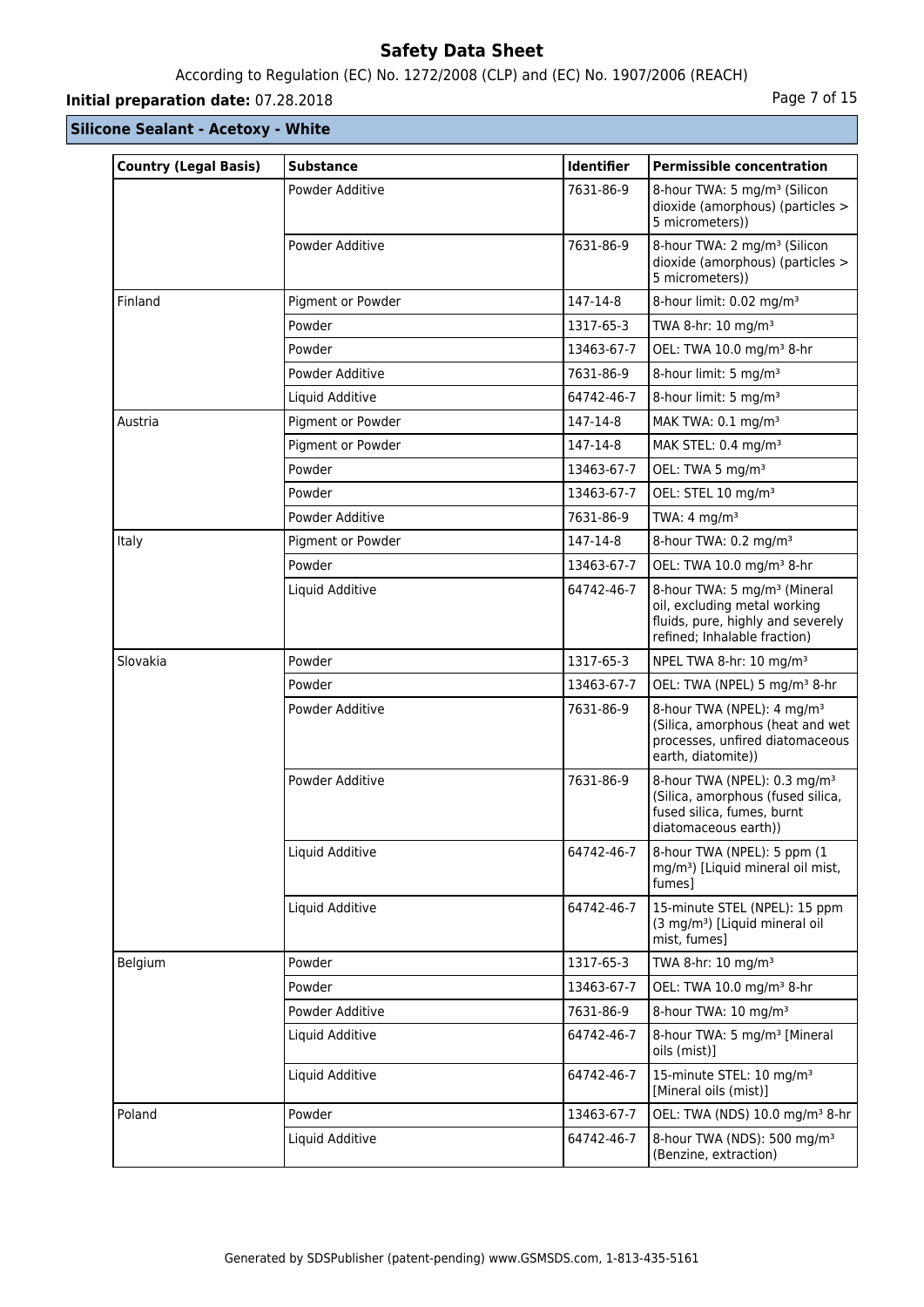# According to Regulation (EC) No. 1272/2008 (CLP) and (EC) No. 1907/2006 (REACH)

# **Initial preparation date:** 07.28.2018 **Page 8 of 15**

| <b>Country (Legal Basis)</b> | <b>Substance</b> | <b>Identifier</b> | <b>Permissible concentration</b>                                                                                                                                     |
|------------------------------|------------------|-------------------|----------------------------------------------------------------------------------------------------------------------------------------------------------------------|
|                              | Powder Additive  | 7631-86-9         | 8-hour TWA (NDS): 10 mg/m <sup>3</sup><br>(Dusts of amorphous and<br>synthetic silicas, amorphous<br>synthetic silica (precipitated and<br>gel), inhalable fraction) |
|                              | Powder Additive  | 7631-86-9         | 8-hour TWA (NDS): 2 mg/m <sup>3</sup><br>(Dusts of amorphous and<br>synthetic silicas, amorphous<br>synthetic silica (precipitated and<br>gel), respirable fraction) |
|                              | Liquid Additive  | 64742-46-7        | 15-minute STEL (NDSCh): 1500<br>mg/m <sup>3</sup> (Benzine, extraction)                                                                                              |
|                              | Liquid Additive  | 64742-46-7        | 8-hour TWA (NDS): 5 mg/m <sup>3</sup><br>(Highly refined mineral oils with<br>the exception of cutting fluids,<br>Inhalable fraction)                                |
| France                       | Powder           | 1317-65-3         | VME TWA: 10 mg/m <sup>3</sup>                                                                                                                                        |
|                              | Powder           | 13463-67-7        | OEL: (VME) 10 mg/m <sup>3</sup>                                                                                                                                      |
| Greece                       | Powder           | 1317-65-3         | TWA 8-hr: 10 mg/m <sup>3</sup> (Inhalable<br>dust); 5 mg/m <sup>3</sup> (Respirable dust)                                                                            |
|                              | Powder           | 13463-67-7        | OEL: TWA 10.0 mg/m <sup>3</sup> (Inhalable)<br>8-hr                                                                                                                  |
|                              | Powder           | 13463-67-7        | OEL: TWA 5.0 mg/m <sup>3</sup> (Respirable<br>dust) 8-hr                                                                                                             |
|                              | Liquid Additive  | 64742-46-7        | 8-hour TWA: 5 mg/m <sup>3</sup> [Paraffin oil  <br>$(mist)$ ]                                                                                                        |
| Ireland                      | Powder           | 1317-65-3         | TWA 8-hr: 10 mg/m <sup>3</sup> (Total dust);<br>4 mg/m <sup>3</sup> (Respirable dust)                                                                                |
|                              | Powder           | 13463-67-7        | OEL: TWA 10.0 mg/m <sup>3</sup> (Inhalable<br>dust) 8-hr                                                                                                             |
|                              | Powder Additive  | 7631-86-9         | 8-hour OEL (TWA): 6 mg/m <sup>3</sup><br>(Silica, amorphous, Total<br>inhalable dust)                                                                                |
|                              | Powder           | 13463-67-7        | OEL: TWA 4.0 mg/m <sup>3</sup> (Respirable<br>dust) 8-hr                                                                                                             |
|                              | Powder Additive  | 7631-86-9         | 8-hour OEL (TWA): 2.4 mg/m <sup>3</sup><br>(Silica, amorphous, Respirable<br>dust)                                                                                   |
|                              | Liquid Additive  | 64742-46-7        | 8-hour OEL (TWA): 5 mg/m <sup>3</sup><br>(Mineral oil, pure, highly and<br>severely refined; Inhalable<br>fraction)                                                  |
| United Kingdom               | Powder           | 1317-65-3         | TWA 8-hr: 10 mg/m <sup>3</sup> (Total dust);<br>4 mg/m <sup>3</sup> (Respirable dust)                                                                                |
|                              | Powder Additive  | 7631-86-9         | TWA: 6 mg/m <sup>3</sup> (Silica,<br>amorphous, inhalable dust)                                                                                                      |
|                              | Powder Additive  | 7631-86-9         | TWA: 2.4 mg/m <sup>3</sup> (Silica,<br>amorphous, respirable dust)                                                                                                   |
|                              | Powder           | 13463-67-7        | OEL: TWA 10.0 mg/m <sup>3</sup> (Total<br>dust)                                                                                                                      |
|                              | Powder           | 13463-67-7        | OEL: TWA 4.0 mg/m <sup>3</sup> (Respirable<br>dust)                                                                                                                  |
| Denmark                      | Powder           | 13463-67-7        | OEL: TWA 6.0 mg/m <sup>3</sup>                                                                                                                                       |
|                              | Liquid Additive  | 64742-46-7        | TWA: $1 \text{ mg/m}^3$                                                                                                                                              |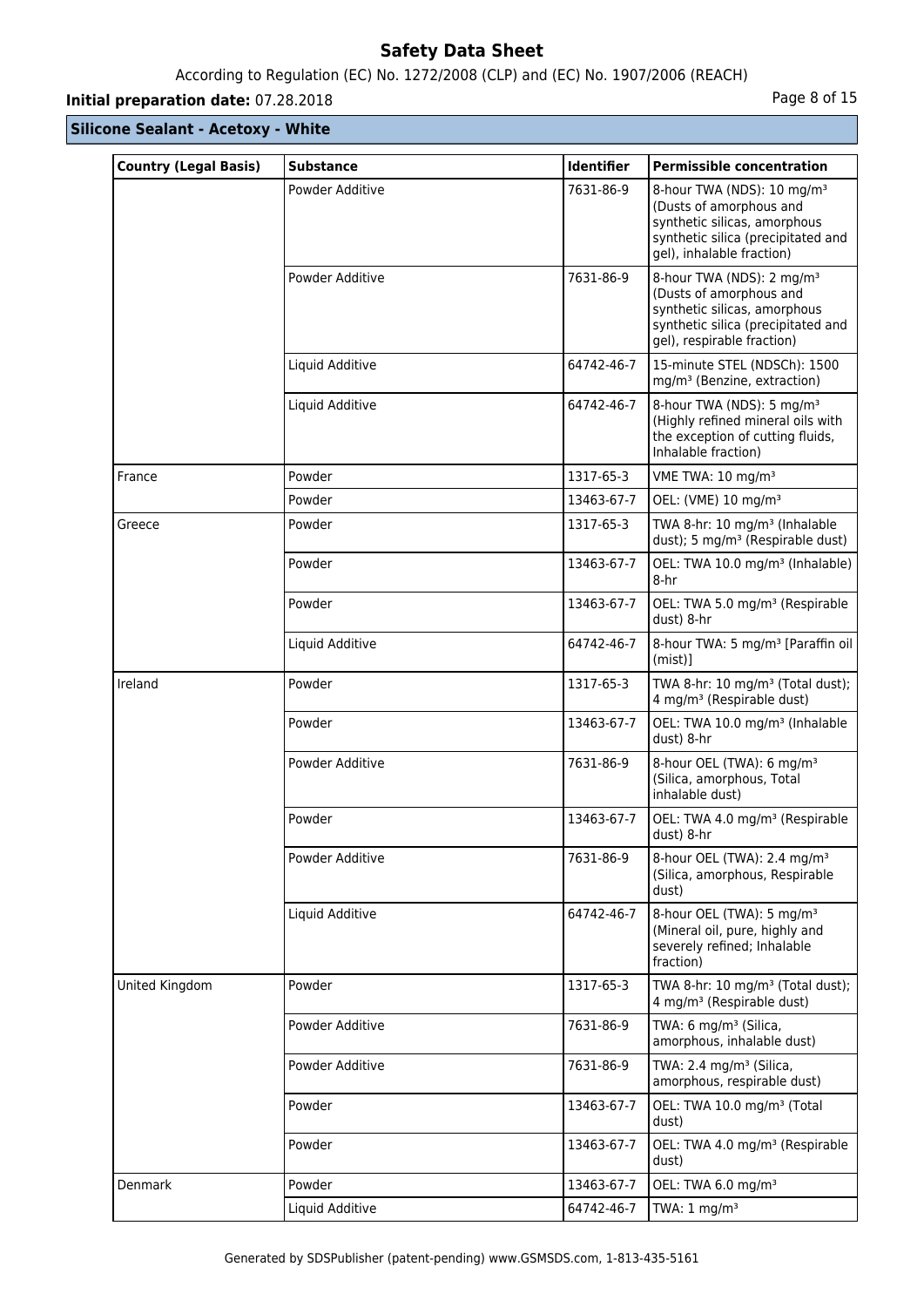# According to Regulation (EC) No. 1272/2008 (CLP) and (EC) No. 1907/2006 (REACH)

#### **Initial preparation date:** 07.28.2018 **Page 9 of 15**

# **Silicone Sealant - Acetoxy - White**

| <b>Country (Legal Basis)</b> | <b>Substance</b> | <b>Identifier</b> | <b>Permissible concentration</b>                                              |
|------------------------------|------------------|-------------------|-------------------------------------------------------------------------------|
| Germany                      | Powder Additive  | 7631-86-9         | Limit value: 4 mg/m <sup>3</sup>                                              |
| European Union               | Liquid Additive  | 64742-46-7        | SCOEL: 8-hour TWA: 5 mg/m <sup>3</sup>                                        |
| Portugal                     | Powder           | 13463-67-7        | OEL: TWA 10.0 mg/m <sup>3</sup> 8-hr                                          |
|                              | Liquid Additive  | 64742-46-7        | 8-hour exposure limit: 400 ppm                                                |
|                              | Liquid Additive  | 64742-46-7        | 8-hour exposure limit: 5 mg/m <sup>3</sup>                                    |
|                              | Liquid Additive  | 64742-46-7        | Short-term exposure limit: 10<br>mg/m <sup>3</sup>                            |
| Spain                        | Powder           | 13463-67-7        | OEL: (VLA_ED) 10.0 mg/m <sup>3</sup> 8-hr                                     |
|                              | Liquid Additive  | 64742-46-7        | 8-hour daily exposure limit<br>(VLA_ED): 5 mg/m <sup>3</sup>                  |
|                              | Liquid Additive  | 64742-46-7        | 15-minute STEL (VLA-EC): 10<br>mq/m <sup>3</sup>                              |
| Sweden                       | Powder           | 13463-67-7        | OEL: (NGV) 5.0 (Total dust)<br>mg/m <sup>3</sup>                              |
|                              | Liquid Additive  | 64742-46-7        | Level Limit Value (NGV): 1 mg/m <sup>3</sup><br>(Oil mist including oil fume) |
|                              | Liquid Additive  | 64742-46-7        | Short Term Limit (KTV): 3 mg/m <sup>3</sup><br>(Oil mist including oil fume)  |
| <b>Netherlands</b>           | Liquid Additive  | 64742-46-7        | Binding 8-hour TWA: 5 mg/m <sup>3</sup><br>[Oil mist (mineral oil)]           |

#### **Biological limit values:**

No biological exposure limits noted for the ingredient(s).

#### **Derived No Effect Level (DNEL):**

Not determined or not applicable.

#### **Predicted No Effect Concentration (PNEC):**

Not determined or not applicable.

#### **Information on monitoring procedures:**

Monitoring of the concentration of substances in the breathing zone of workers or in the general workplace may be required to confirm compliance with an OEL and adequacy of exposure controls Biological monitoring may also be appropriate for some substances

# **8.2 Exposure controls**

# **Appropriate engineering controls:**

Emergency eye wash fountains and safety showers should be available in the immediate vicinity of use or handling.

Provide exhaust ventilation or other engineering controls to keep the airborne concentrations of vapor and mists below the applicable workplace exposure limits (Occupational Exposure Limits-OELs) indicated above.

# **Personal protection equipment**

#### **Eye and face protection:**

Safety goggles or glasses, or appropriate eye protection.

# **Skin and body protection:**

Select glove material impermeable and resistant to the substance.

Wear appropriate clothing to prevent any possibility of skin contact.

#### **Respiratory protection:**

If engineering controls do not maintain airborne concentrations below recommended exposure limits (where applicable) or to an acceptable level (in countries where exposure limits have not been established), an approved respirator must be worn.

#### **General hygienic measures:**

Avoid contact with skin, eyes and clothing.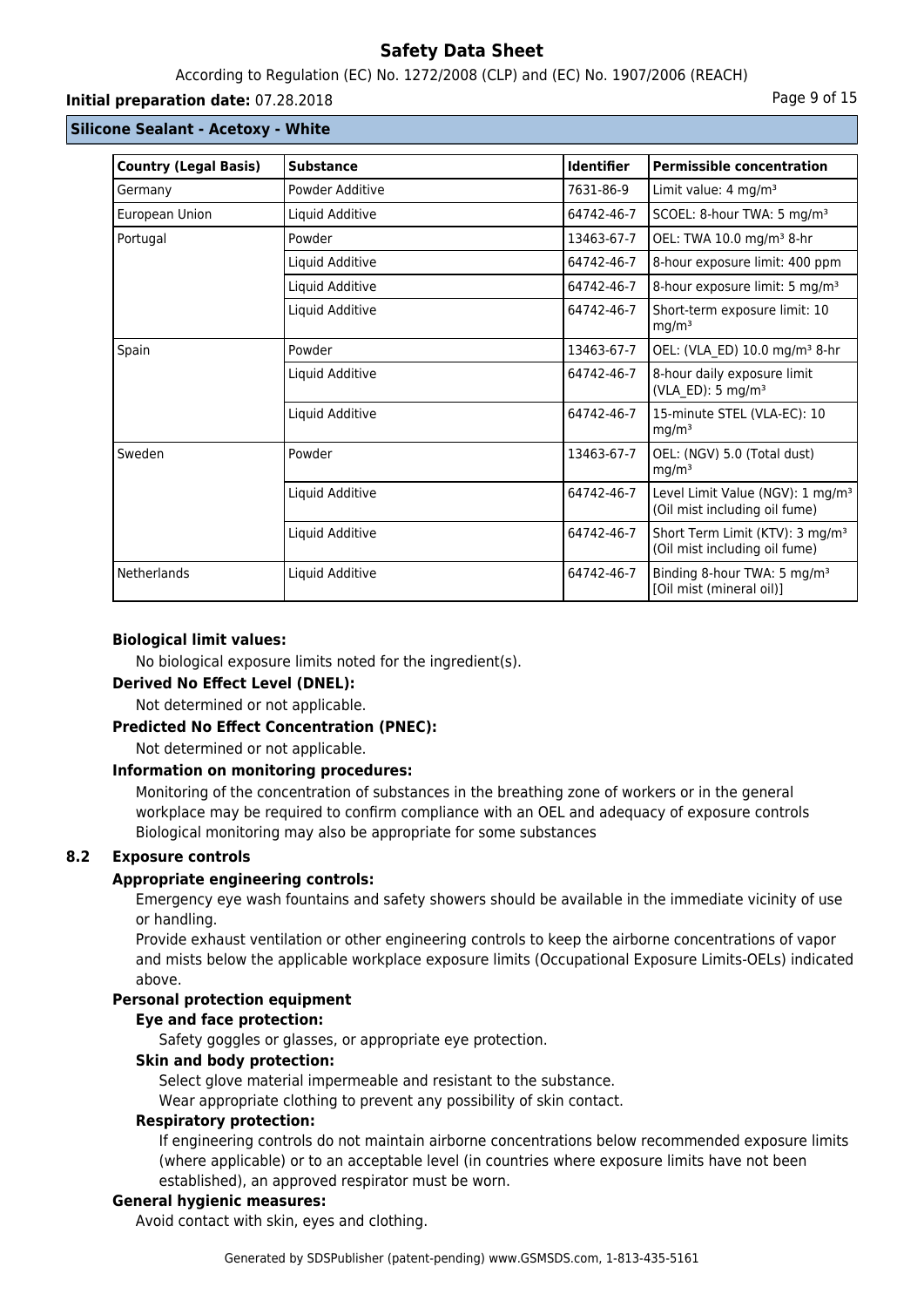According to Regulation (EC) No. 1272/2008 (CLP) and (EC) No. 1907/2006 (REACH)

#### **Initial preparation date:** 07.28.2018 **Page 10 of 15** Page 10 of 15

#### **Silicone Sealant - Acetoxy - White**

Wash hands before breaks and at the end of work. Wash contaminated clothing before reuse.

# **Environmental exposure controls:**

Select controls based on a risk assessment of local conditions. See section 6 for information on accidental release measures.

#### **SECTION 9: Physical and chemical properties**

#### **9.1 Information on basic physical and chemical properties**

| <b>Appearance</b>                         | White paste                      |
|-------------------------------------------|----------------------------------|
| <b>Odor</b>                               | Not available                    |
| <b>Odor threshold</b>                     | Not available                    |
| pH                                        | Not available                    |
| <b>Melting point/freezing point</b>       | Not available                    |
| Initial boiling point/range               | Not available                    |
| Flash point (closed cup)                  | 100°C (212°F)                    |
| <b>Evaporation rate</b>                   | Not available                    |
| <b>Flammability (solid, gas)</b>          | Not available                    |
| <b>Upper flammability/explosive limit</b> | Not available                    |
| Lower flammability/explosive limit        | Not available                    |
| <b>Vapor pressure</b>                     | Not available                    |
| <b>Vapor density</b>                      | Not available                    |
| <b>Density</b>                            | 1.015                            |
| <b>Relative density</b>                   | Not available                    |
| <b>Solubilities</b>                       | Not determined or not available. |
| Partition coefficient (n-octanol/water)   | lNot available                   |
| <b>Auto/Self-ignition temperature</b>     | Not available                    |
| <b>Decomposition temperature</b>          | Not available                    |
| <b>Dynamic viscosity</b>                  | Not available                    |
| <b>Kinematic viscosity</b>                | Not available                    |
| <b>Explosive properties</b>               | Not available                    |
| <b>Oxidizing properties</b>               | Not available                    |
| Othau informatio                          |                                  |

#### **9.2 Other information**

#### **SECTION 10: Stability and reactivity**

# **10.1 Reactivity:**

Does not react under normal conditions of use and storage.

#### **10.2 Chemical stability:**

Stable under normal conditions of use and storage.

#### **10.3 Possibility of hazardous reactions:**

None under normal conditions of use and storage.

# **10.4 Conditions to avoid:**

None known.

# **10.5 Incompatible materials:**

None known.

**10.6 Hazardous decomposition products:** None known.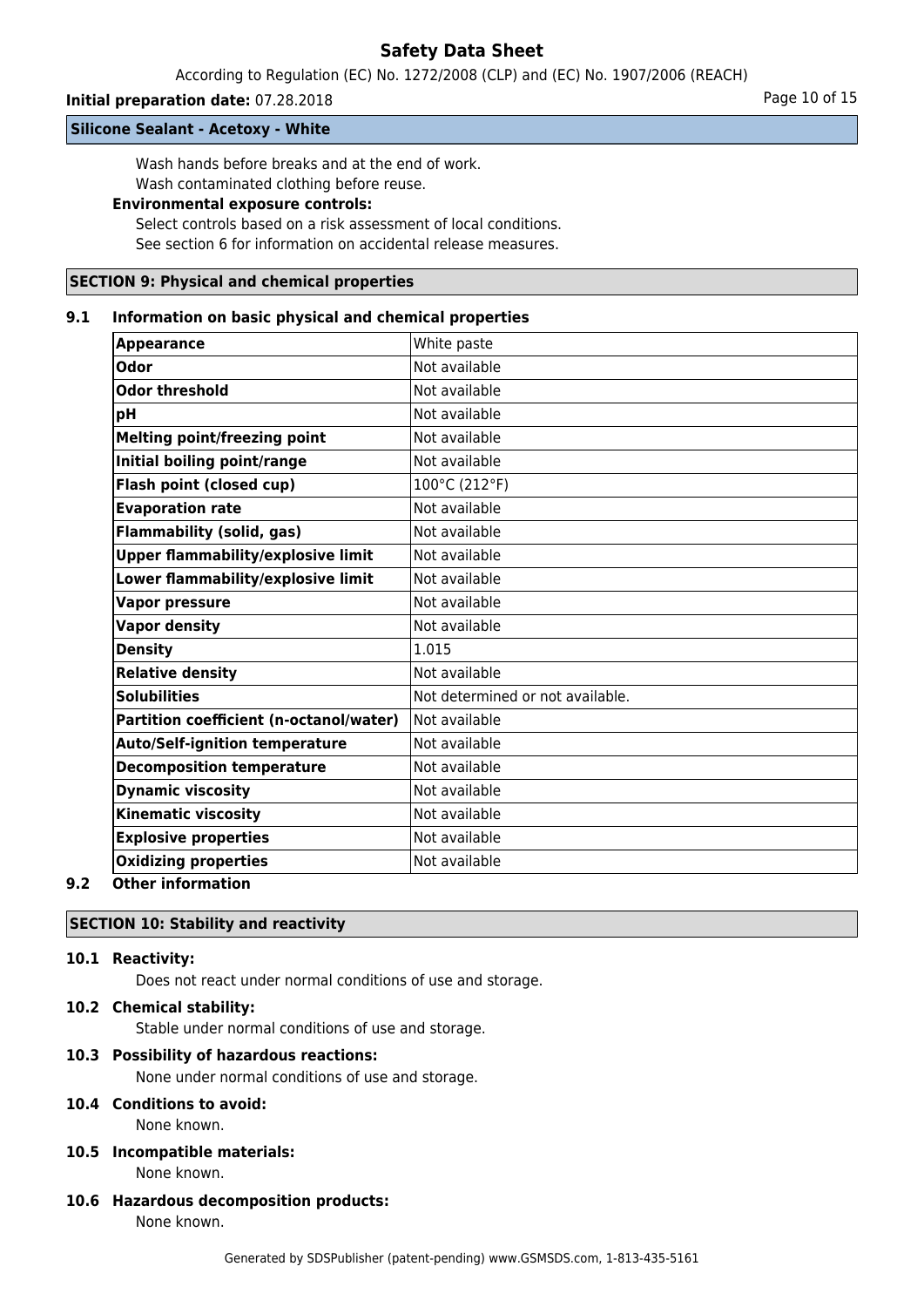According to Regulation (EC) No. 1272/2008 (CLP) and (EC) No. 1907/2006 (REACH)

# **Initial preparation date:** 07.28.2018 **Page 11 of 15** Page 11 of 15

**Silicone Sealant - Acetoxy - White**

#### **SECTION 11: Toxicological information**

#### **11.1 Information on toxicological effects**

#### **Acute toxicity**

**Assessment:** Based on available data, the classification criteria are not met.

**Product data:** No data available.

**Substance data:** No data available.

#### **Skin corrosion/irritation**

**Assessment:** Causes skin irritation

**Product data:**

No data available.

#### **Substance data:**

| Name            | Result                                   |  |
|-----------------|------------------------------------------|--|
| Liquid Additive | Causes severe skin burns and eye damage. |  |
|                 | Causes severe skin burns and eye damage. |  |

#### **Serious eye damage/irritation**

**Assessment:** Based on available data, the classification criteria are not met.

**Product data:**

No data available.

**Substance data:** No data available.

#### **Respiratory or skin sensitization**

**Assessment:** Based on available data, the classification criteria are not met.

- **Product data:**
- No data available.

**Substance data:** No data available.

#### **Carcinogenicity**

**Assessment:** May cause cancer

**Product data:** No data available.

#### **Substance data:**

| <b>Name</b> | <b>Species</b> | <b> Result</b>                                                           |
|-------------|----------------|--------------------------------------------------------------------------|
| Powder      |                | Not applicable. Airborne, unbound particles of respirable size are known |
|             |                | Ito cause cancer.                                                        |

#### **International Agency for Research on Cancer (IARC):**

| <b>Name</b>                 | <b>Classification</b>                                          |
|-----------------------------|----------------------------------------------------------------|
| Powder Additive             | Group 3 - Not classifiable as to its carcinogenicity to humans |
| <i><u><b>Powder</b></u></i> | Group 2B                                                       |

**National Toxicology Program (NTP):** None of the ingredients are listed.

#### **Germ cell mutagenicity**

**Assessment:** Based on available data, the classification criteria are not met.

**Product data:** No data available.

**Substance data:** No data available.

#### **Reproductive Toxicity**

**Assessment:** Based on available data, the classification criteria are not met.

**Product data:**

No data available.

**Substance data:** No data available.

#### **Specific target organ toxicity (single exposure)**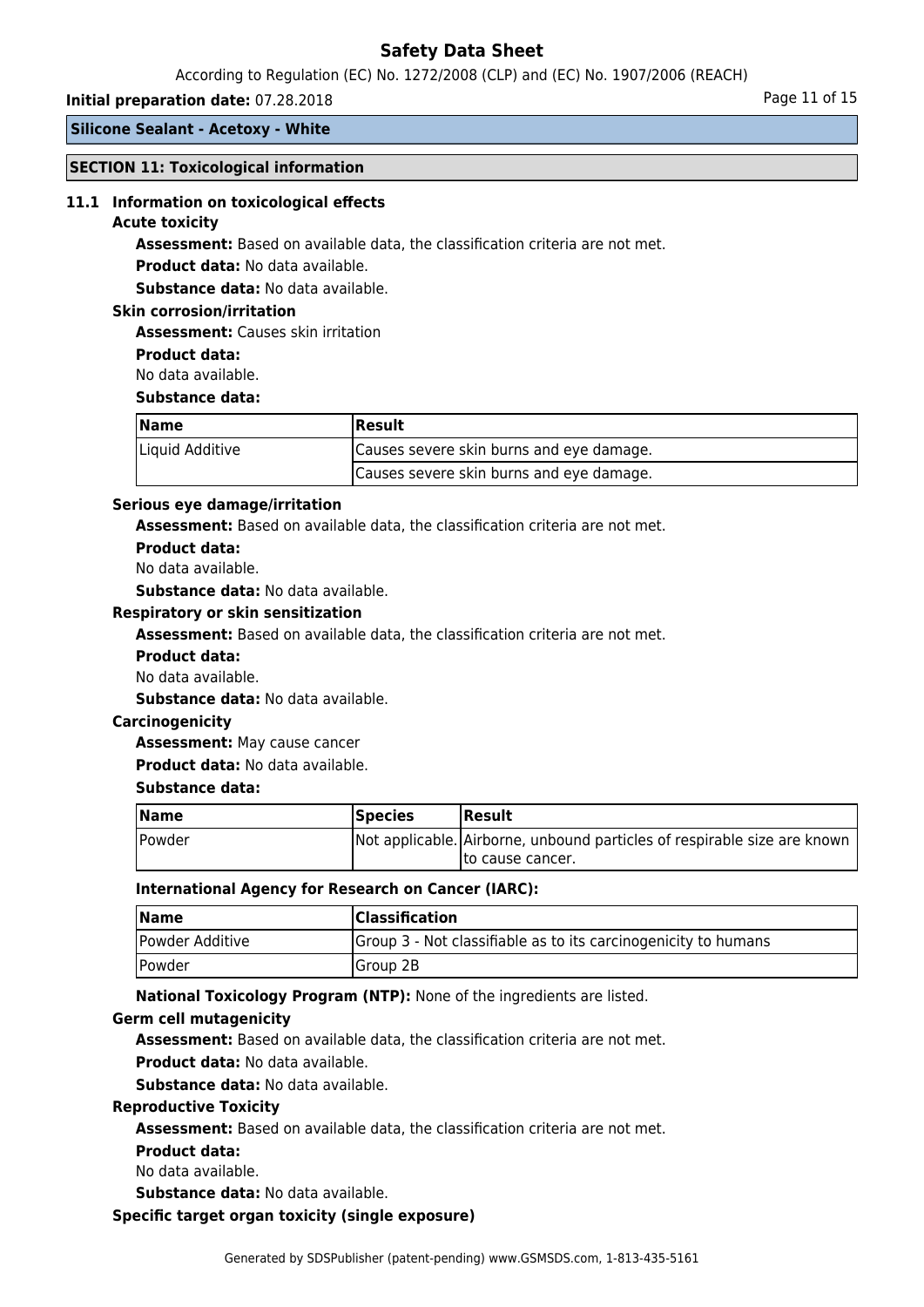According to Regulation (EC) No. 1272/2008 (CLP) and (EC) No. 1907/2006 (REACH)

#### **Silicone Sealant - Acetoxy - White**

**Initial preparation date:** 07.28.2018 **Page 12 of 15 Assessment:** Based on available data, the classification criteria are not met. **Product data:** No data available. **Substance data:** No data available. **Specific target organ toxicity (repeated exposure) Assessment:** Based on available data, the classification criteria are not met. **Product data:** No data available. **Substance data:** No data available. **Aspiration toxicity Assessment:** Based on available data, the classification criteria are not met. **Product data:** No data available. **Substance data:** No data available. **Information on likely routes of exposure:** No data available. **Symptoms related to the physical, chemical and toxicological characteristics:** No data available. **Other information:** No data available. **SECTION 12: Ecological information**

#### **12.1 Toxicity Acute (short-term) toxicity**

**Assessment:** Based on available data, the classification criteria are not met.

**Product data:** No data available.

**Substance data:** No data available.

#### **Chronic (long-term) toxicity**

**Product data:** No data available.

**Substance data:** No data available.

# **12.2 Persistence and degradability**

**Product data:** No data available.

**Substance data:** No data available.

# **12.3 Bioaccumulative potential**

**Product data:** No data available.

**Substance data:** No data available.

# **12.4 Mobility in soil**

**Product data:** No data available. **Substance data:** No data available.

# **12.5 Results of PBT and vPvB assessment**

**PBT assessment:** This product does not contain any substances that are assessed to be a PBT. **vPvB assessment:** This product does not contain any substances that are assessed to be a vPvB.

**12.6 Other adverse effects:** No data available.

# **SECTION 13: Disposal considerations**

# **13.1 Waste treatment methods**

#### **Relevant information:**

It is the responsibility of the waste generator to properly characterize all waste materials according to applicable regulatory entities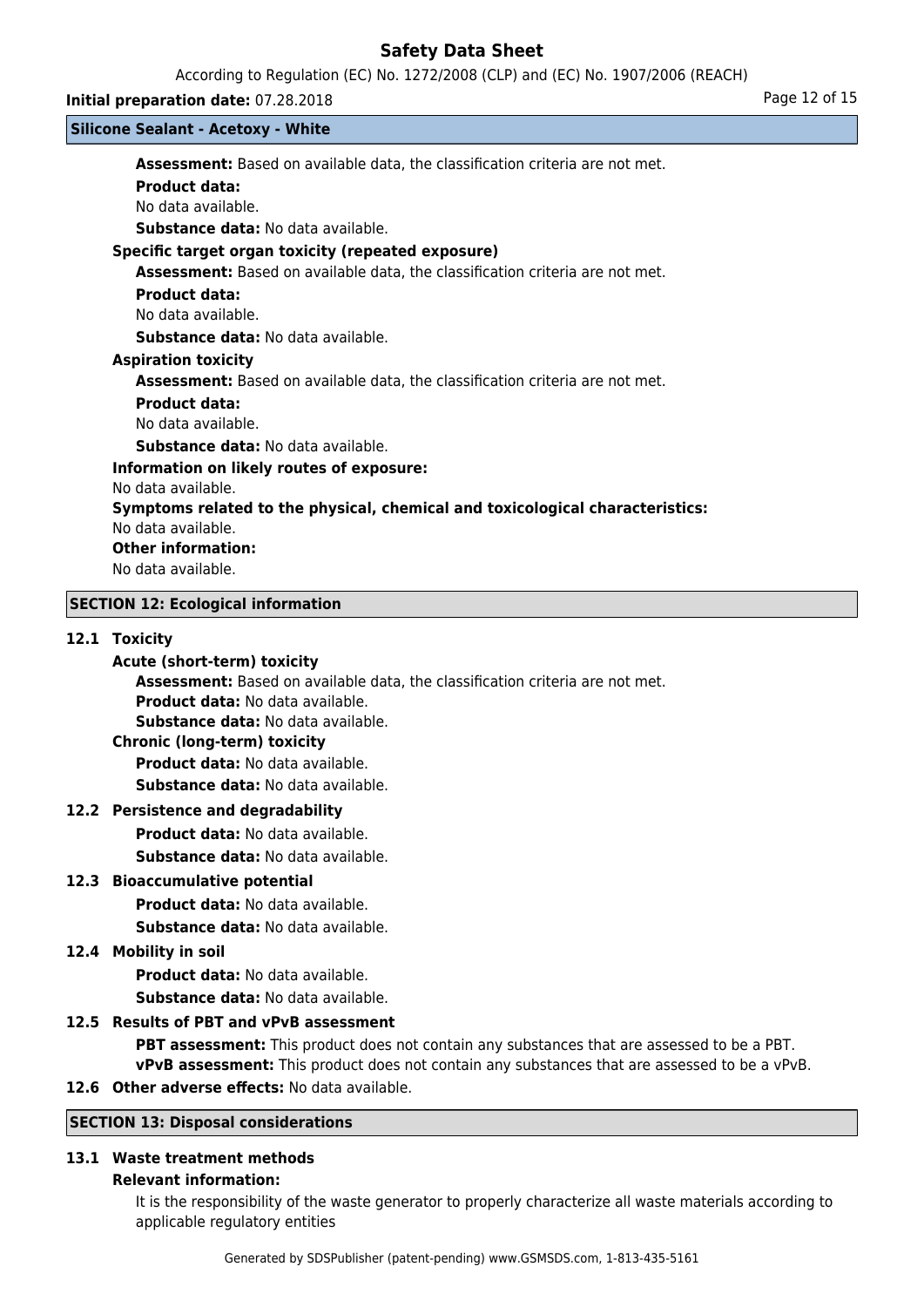According to Regulation (EC) No. 1272/2008 (CLP) and (EC) No. 1907/2006 (REACH)

# **Initial preparation date:** 07.28.2018 **Page 13 of 15** Page 13 of 15

# **Silicone Sealant - Acetoxy - White**

# **SECTION 14: Transport information**

#### **International Carriage of Dangerous Goods by Road/Rail (ADR/RID)**

| UN number                     | Not regulated |
|-------------------------------|---------------|
| UN proper shipping name       | Not regulated |
| UN transport hazard class(es) | l None        |
| Packing group                 | l None        |
| <b>Environmental hazards</b>  | l None        |
| Special precautions for user  | l None        |

#### **International Carriage of Dangerous Goods by Inland Waterways (ADN)**

| UN number                     | Not regulated |
|-------------------------------|---------------|
| UN proper shipping name       | Not regulated |
| UN transport hazard class(es) | l None        |
| Packing group                 | l None        |
| <b>Environmental hazards</b>  | l None        |
| Special precautions for user  | l None        |

#### **International Maritime Dangerous Goods (IMDG)**

| UN number                     | Not Regulated |
|-------------------------------|---------------|
| UN proper shipping name       | Not Regulated |
| UN transport hazard class(es) | <b>None</b>   |
| Packing group                 | <b>None</b>   |
| <b>Environmental hazards</b>  | <b>None</b>   |
| Special precautions for user  | <b>None</b>   |

#### **International Air Transport Association Dangerous Goods Regulations (IATA-DGR)**

| UN number                     | Not Regulated |
|-------------------------------|---------------|
| UN proper shipping name       | Not Regulated |
| UN transport hazard class(es) | l None        |
| <b>Packing group</b>          | l None        |
| <b>Environmental hazards</b>  | l None        |
| Special precautions for user  | None          |

# **SECTION 15: Regulatory information**

# **15.1 Safety, health and environmental regulations/legislation specific for the substance or mixture.**

# **European regulations**

### **Inventory listing (EINECS):**

| 170131-67-8 | <b>IResin</b>   | Not<br>lListed |
|-------------|-----------------|----------------|
| 163148-62-9 | Liquid Additive | Listed         |
| 164742-46-7 | Liquid Additive | Listed         |
| 4253-34-3   | Liquid Additive | ا Listed       |
| 17689-77-9  | Liquid Additive | Listed         |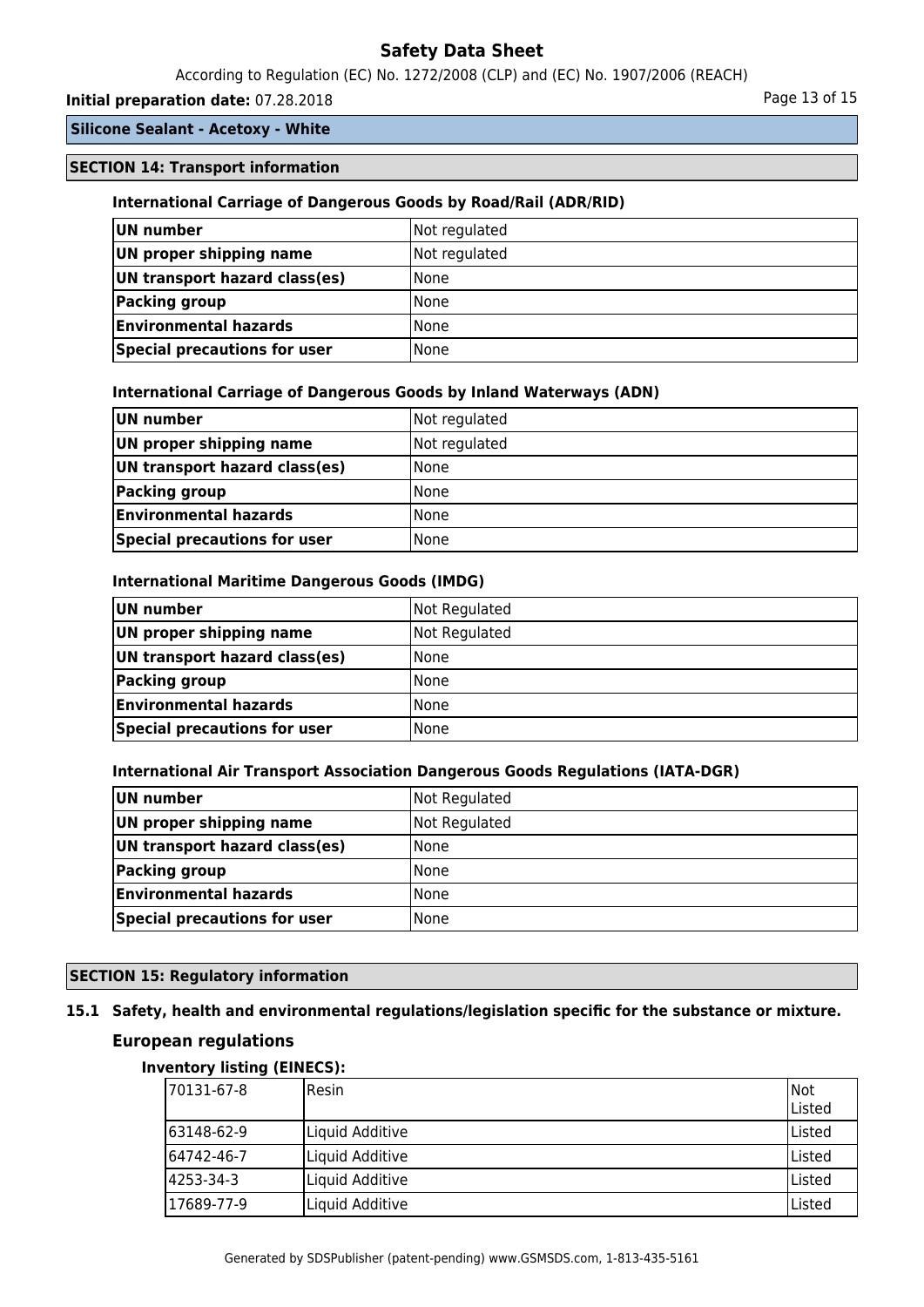According to Regulation (EC) No. 1272/2008 (CLP) and (EC) No. 1907/2006 (REACH)

# **Initial preparation date:** 07.28.2018 **Page 14 of 15**

**Silicone Sealant - Acetoxy - White**

| 7631-86-9  | Powder Additive   | lListed |
|------------|-------------------|---------|
| 1317-65-3  | lPowder           | Listed  |
| 13463-67-7 | lPowder           | lListed |
| 1332-37-2  | Pigment or Powder | lListed |
| 1147-14-8  | Pigment or Powder | lListed |

**REACH SVHC candidate list:** Not determined.

**REACH SVHC Authorizations:** Not determined.

**REACH Restriction:** Not determined.

**Water hazard class (WGK) (Product):** Not determined.

#### **Water hazard class (WGK) (Substance):**

| <b>Ingredient Name</b> | <b>CAS</b> | <b>Class</b>               |
|------------------------|------------|----------------------------|
| Resin                  | 70131-67-8 | Class 1                    |
| Liquid Additive        | 63148-62-9 |                            |
| Powder                 | 1317-65-3  | Non-hazardous to water.    |
| Powder                 | 13463-67-7 | Non-hazardous to water.    |
| Pigment or Powder      | 1332-37-2  | nwg non-hazardous to water |
| Pigment or Powder      | 147-14-8   | Non-hazardous to water.    |

#### **Other regulations**

**Germany TA Luft:** Germany TA Luft Class III - Section 5.2.2 **Germany MAK:** 8-hour TWA: 4 mg/m<sup>3</sup> (Inhalable fraction)

#### **15.2 Chemical Safety Assessment**

No Chemical Safety Assessment has been carried out for this substance/mixture by the supplier.

## **SECTION 16: Other information**

#### **Indication of changes:**

| Not applicable.                                |                                                                 |                    |
|------------------------------------------------|-----------------------------------------------------------------|--------------------|
| <b>Abbreviations and Acronyms: None</b>        |                                                                 |                    |
| <b>Classification procedure:</b>               |                                                                 |                    |
|                                                | Classification according to Regulation (EC) No. 1272/2008 (CLP) | <b>Method Used</b> |
| Carcinogenicity, category 1B                   |                                                                 | Calculation method |
| Skin irritation, category 2                    |                                                                 | Calculation method |
| <b>Summary of classification in section 3:</b> |                                                                 |                    |
| Carc. 1B; H350                                 | Carcinogenicity, category 1B                                    |                    |
|                                                |                                                                 |                    |

# **Summary of hazard statements in section 3:**

| H350 | : cancer<br>Mav<br>cause<br>. |
|------|-------------------------------|
|      |                               |

# **Disclaimer:**

This product has been classified in accordance with EC No. 1272/2008 (CLP) and EC No. 1907/2006 (REACH). The information provided in this SDS is correct, to the best of our knowledge, based on information available. The information given is designed only as a guidance for safe handling, use, storage, transportation and disposal and is not to be considered a warranty or quality specification. The information relates only to the specific material designated and may not be valid for such material used in combination with any other materials, unless specified in the text. The responsibility to provide a safe workplace remains with the user.

# **NFPA:** 2-0-0 **HMIS:** 2-0-0 **Initial preparation date:** 07.28.2018